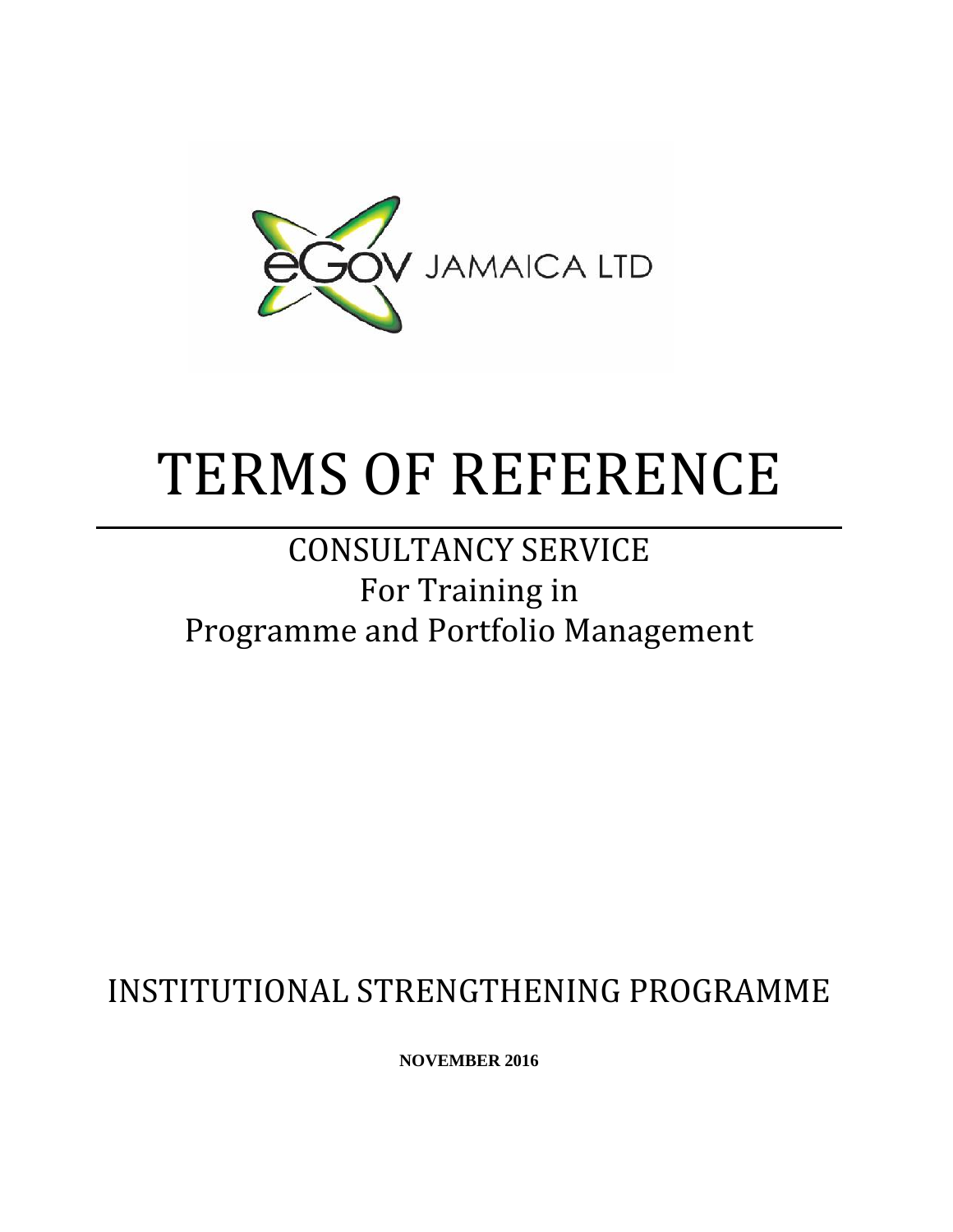

# **DEFINITION OF ACRONYMS**

| <b>ACRONYM</b>   | <b>DEFINITION</b>                                                     |  |
|------------------|-----------------------------------------------------------------------|--|
| <b>CIO</b>       | <b>Chief Information Officer</b>                                      |  |
| <b>CITO</b>      | Central Information and Technology Office                             |  |
| eGovJa           | eGov Jamaica Limited                                                  |  |
| GOJ              | Government of Jamaica                                                 |  |
| G <sub>2</sub> B | Government-to-Business                                                |  |
| G <sub>2</sub> C | Government-to-Citizens                                                |  |
| G2G              | Government-to-Government                                              |  |
| <b>IBRD</b>      | <b>International Bank for Reconstruction and Development</b>          |  |
| <b>ICT</b>       | <b>Information Communications Technology</b>                          |  |
| <b>MDA</b>       | Ministries, Departments and Agencies                                  |  |
| <b>MSTEM</b>     | Ministry of Science, Technology, Energy and Mining                    |  |
| <b>MSET</b>      | Ministry of Science, Energy and Technology (formerly MSTEM)           |  |
| <b>NICTAC</b>    | National Information and Communications Technology Advisory Council   |  |
| <b>PDO</b>       | Project Development Objective                                         |  |
| <b>PFMS</b>      | <b>Public Financial Management Systems</b>                            |  |
| <b>PIMS</b>      | Public Investment Management system                                   |  |
| <b>PMO</b>       | Programme Management Office                                           |  |
| <b>PPMC</b>      | Programme Portfolio Management Committee                              |  |
| <b>PSIP</b>      | Public Sector Investment Programme, a rolling 5-year plan of Cabinet- |  |
|                  | approved public investment projects                                   |  |
| <b>SPSTP</b>     | Strategic Public Sector Transformation Project                        |  |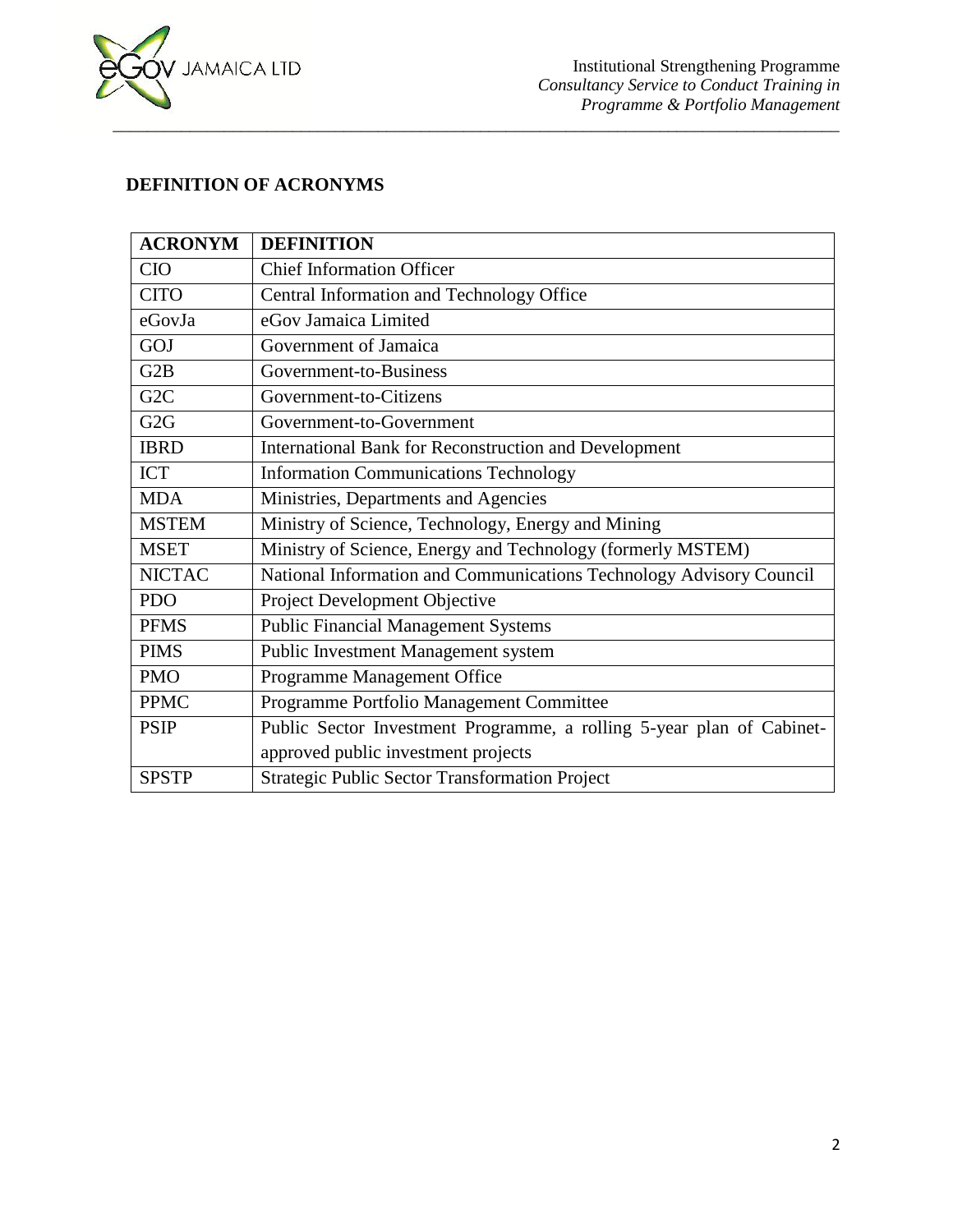

# **1. BACKGROUND**

eGovJa is a full service provider of ICT services such as ICT Consultancy, GOJ Validation Web Services, Data Centre (Hosting and Data Storage), Infrastructure Design and Development Services, and Software Development/Acquisition.

With a mandate to provide ICT services to the entire public sector of the GOJ, eGovJa was restructured to support critical business processes of government entities and to enhance the revenue collection capabilities of the Government of Jamaica. The mandate is further expanded in the Vision 2030 ICT Sector Plan that has the following action items assigned to eGovJa:

- Implement a Brand Jamaica portal organized in product streams. This should be done in collaboration with the Jamaica Trade and Invest.
- Assess, re-engineer and automate key government business processes to improve facilitation and service delivery. This should be done in collaboration with the Cabinet Office and the relevant MDAs.
- Develop more efficient electronic systems for engagement in G2G, G2B and G2C transactions. This should be done in collaboration with our parent ministry, MSET.

The GOJ is embarking on an Information Communications Technology (ICT) transformation process in an effort to improve services to citizens and businesses in Jamaica. It is recognised that currently there is no one organization that has full responsibility for ICT and related services and this has resulted in a number of challenges. Due to these challenges, Cabinet approved the implementation of an ICT Governance Framework model on January 12, 2013 and further approved through Cabinet decision 28/16, the establishment of a Road Map and an Action Plan for transformation of the entire ICT services for the GOJ through the establishment of an ICT Authority. The ICT Governance Framework is a component of the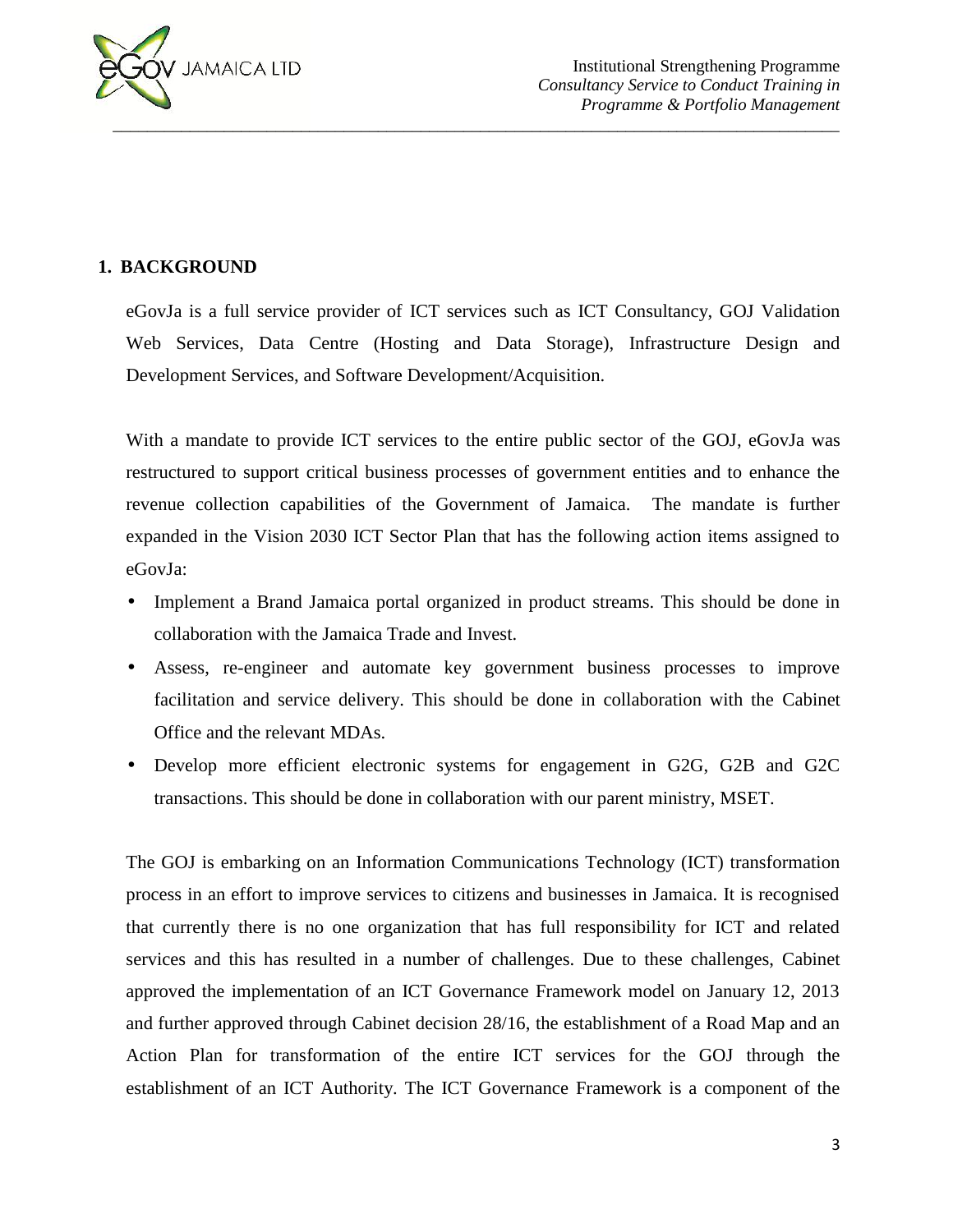

GOJ's Public Investment Management system (PIMS) which manages intake for all public investment projects. In the Cabinet-approved ICT Governance Framework, all significant ICT investments must be approved by the ICT Council, supported by a Programme Portfolio Management Committee (PPMC), prior to making their way to the PIMS. The foregoing places eGovJa in a front row centre position in this transformation.

Due to the lack of Programme and Portfolio Management, the GOJ has been experiencing the following challenges:

- A. Lack of a comprehensive and cohesive approach to solution acquisition, and implementation which often result in the duplication of ICT solutions and extended implementation times.
- B. Fragmented, costly, and inefficient manner in which ICT solutions are implemented which are not supporting or aligned with the GOJ strategic and operational priorities;
- C. Inadequate information and absence of an objective method for approving and prioritizing projects has led to the inefficient use of resources (human and financial);

Consequent on the newly approved ICT governance structure, the GOJ is not fully equipped to support the operations of the Programme Portfolio Management Committee (PPMC) without adequately trained resources being put in place. It is expected that the training of eGovJa resources will provide the foundation necessary to support the PPMC. eGovJa currently has a Programme Management Office (PMO) and this training will further strengthen the capabilities of the eGovJa PMO.

#### **Project Funding Overview**

The GOJ is the beneficiary of an investment loan from the World Bank. The Strategic Public Sector Transformation Project (IBRD Loan No.-8406-JM) will, inter alia, assist in repositioning of eGov Jamaica Limited to be able to support the Public Financial Management Systems (PFMS).

The Project Development Objective (PDO) of the SPSTP is to strengthen public resource management and support selected public sector institutions in facilitating a more enabling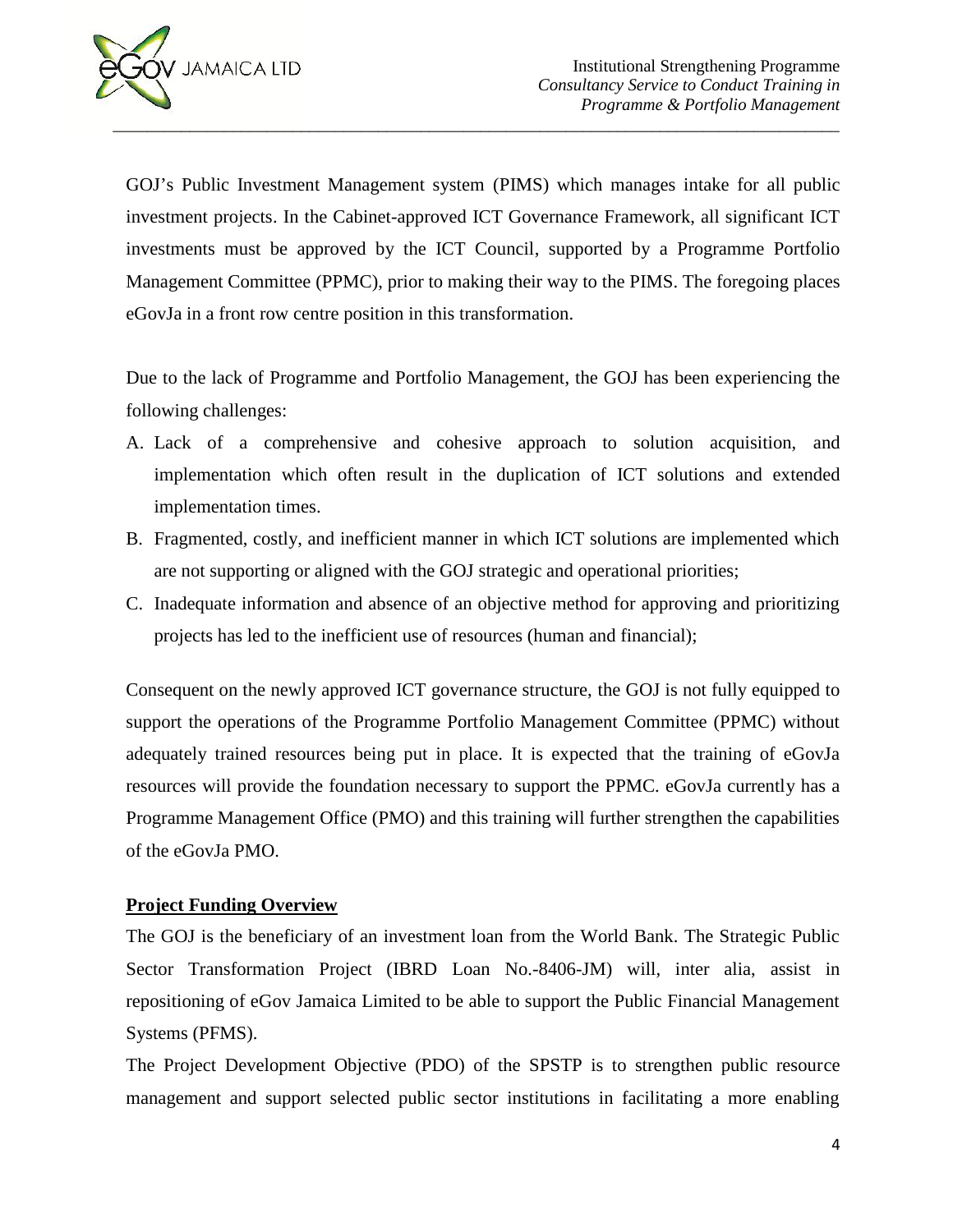

environment for private sector growth. The project has six components. This consultancy falls under Component III: Adaptive Public Sector Approaches to Promote Fiscal Sustainability.

*\_\_\_\_\_\_\_\_\_\_\_\_\_\_\_\_\_\_\_\_\_\_\_\_\_\_\_\_\_\_\_\_\_\_\_\_\_\_\_\_\_\_\_\_\_\_\_\_\_\_\_\_\_\_\_\_\_\_\_\_\_\_\_\_\_\_\_\_\_\_\_\_\_\_\_\_\_\_\_\_\_\_\_\_\_*

The components of the SPSTP are:

- Component I: Strengthening the Public Investment Management System
- Component II: Strengthening the Budget Preparation Process & Results-Based Budgeting
- Component III: Adaptive Public Sector Approaches to Promote Fiscal Sustainability
- Component IV: Strengthening Property Tax Compliance and Administration.
- Component V: Fostering Industrial Growth and Trade Facilitation
- Component VI: Project Management

eGov Jamaica Limited requires Programme and Portfolio Management strengthening support as it proceeds with its transformation and transition programmes in line with its new mandate. Programme Management and Portfolio Management represent two approaches that can significantly enhance productivity in modern business. Both approaches contribute to efficiently using limited resources to accomplish organizational goals.

# **2. OBJECTIVES**

Through this consultancy, the following objectives are expected to be met:

- 1. Training in Programme Management and Portfolio Management consistent with international standards.
- 2. The respective certification curriculum will be covered and staff will be prepared to sit the Program Management Professional (PgMP) and Portfolio Management Professional (PfMP) exams. The possibility of earning PDUs would be an asset to the participants.

Training in Programme and Portfolio Management will advance the goal of eGovJa to create and maintain a highly successful Project Portfolio Management practice that:

Aligns project portfolio to strategic and operational priorities;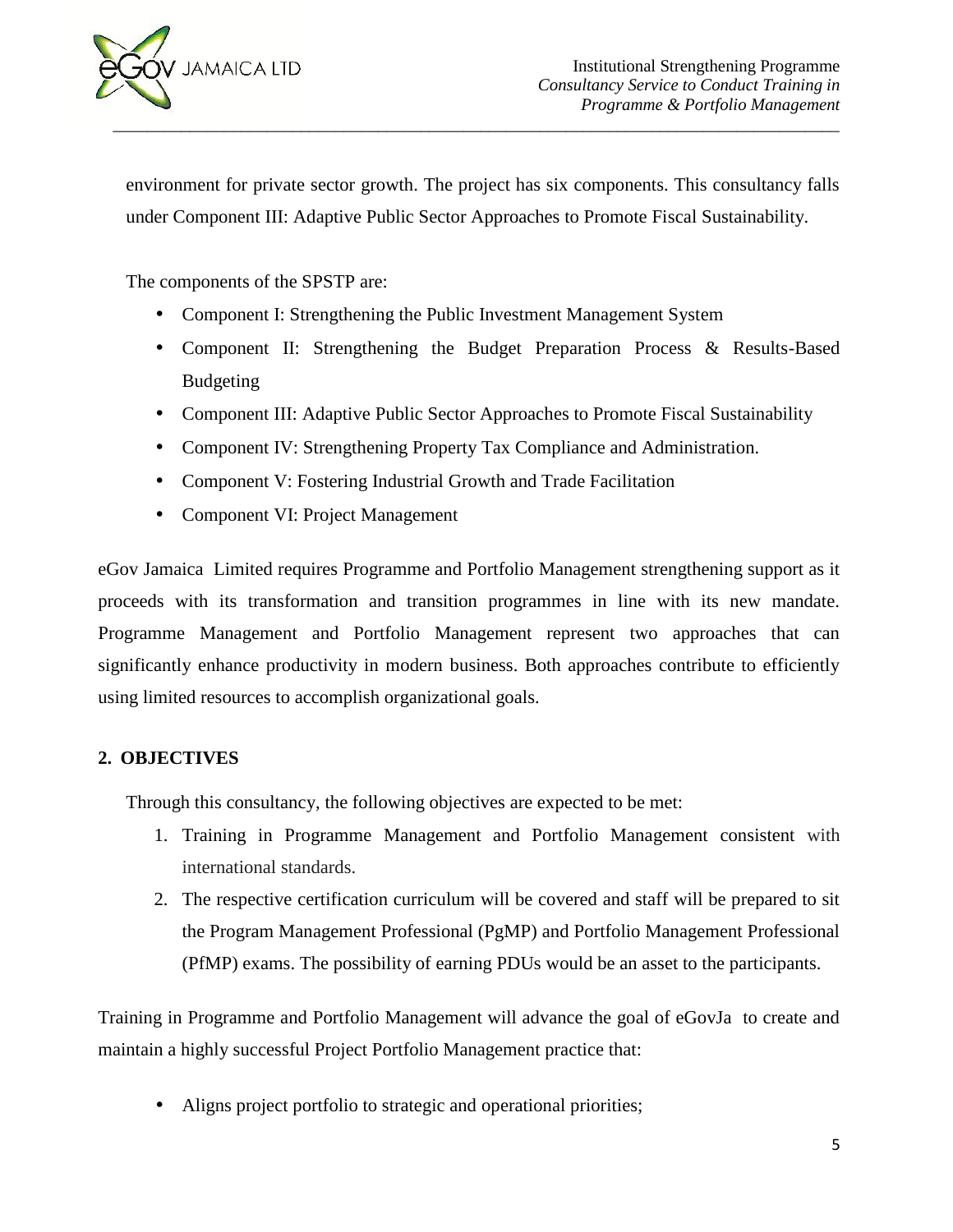

- Eases the burden of project selection for the executive team;
- Continually reconciles imbalances between supply and demand for time and money;
- Ensures appropriate project management processes and governance; and
- Informs executive decision makers via perpetually useful reporting and dashboard.

#### **3. SCOPE**

The Programme and Portfolio Management training consultancy is required to enhance the capacity of at least 25 participants. At the conclusion of the consultancy, participants should gain a common understanding of Programme and Portfolio Management along with exposure to many of the tools and techniques necessary to successfully execute these practices. In achieving the objectives outlined above, the Consulting firm is expected to engage in the actions outlined below. This scope of work is not considered exhaustive and modifications will be considered during the course of the project. All changes to the scope of work shall be formally agreed by both parties

1. Deliver work and training plans to cover the course content outlined below.

| <b>Programme and Portfolio Concepts</b> | <b>Portfolio Management Overview</b>     |
|-----------------------------------------|------------------------------------------|
| Defining project, programme and         | Benefits of portfolio management         |
| portfolio management                    | Requirements for project portfolio       |
| Contrasting the relationship<br>п       | management                               |
| between projects, programmes and        | Introduction to the project portfolio    |
| portfolio                               | management process groups                |
| Benefits of these concepts<br>ш         | Key stakeholders in portfolio management |
| Factors for success in programme<br>ш   |                                          |
| management                              | <b>Portfolio Component Selection</b>     |
| Factors for success in portfolio<br>ш   | Strategic Plan                           |
| management                              | Identify portfolio components            |
|                                         | Categorize components                    |
| <b>Programme Management Life Cycle</b>  | Evaluate components                      |
| Typical programme management            | Pair-wise comparison                     |
| life cycle overview                     | Two criterion comparison grid            |
| Phase gate process                      | Scoring models                           |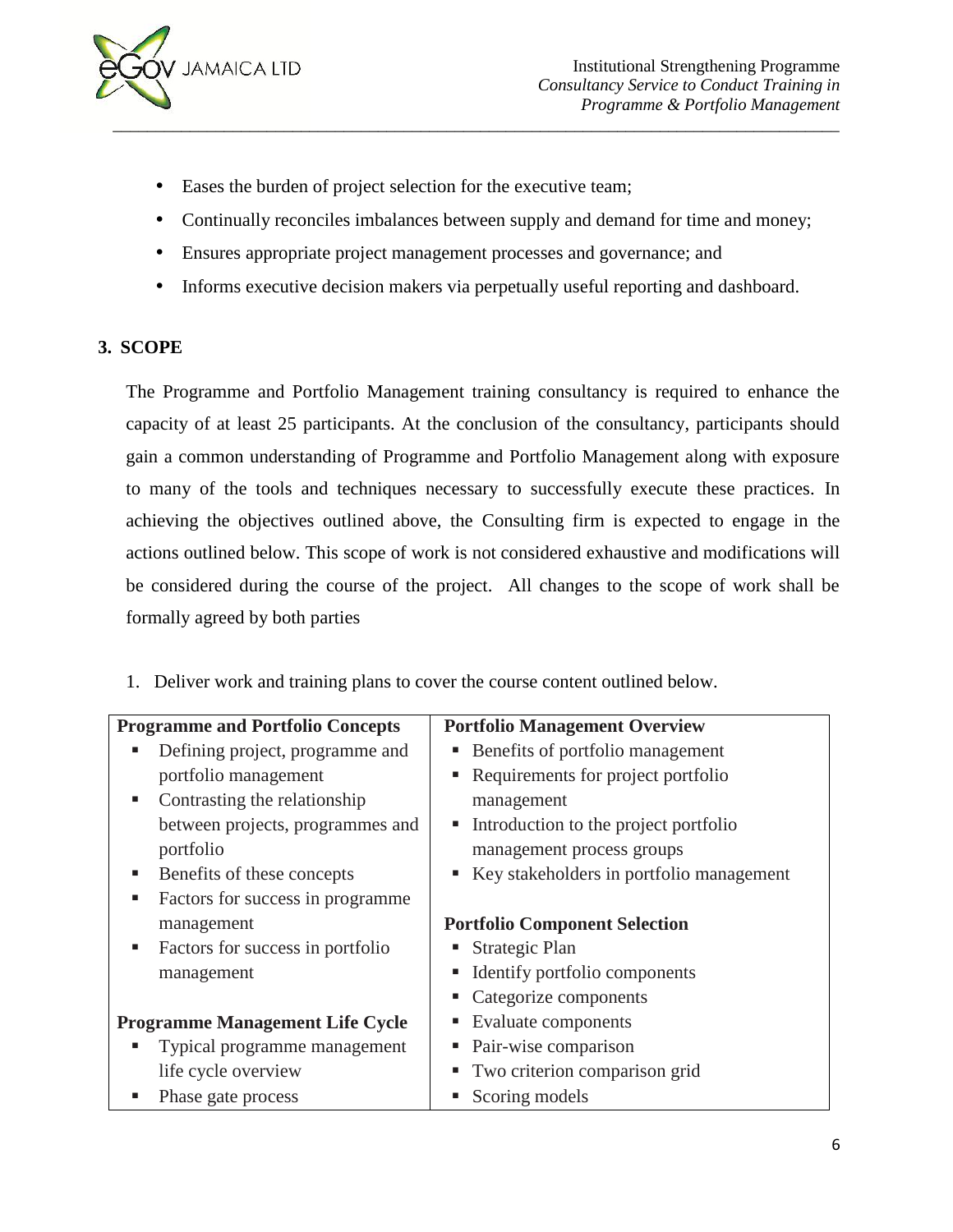

- Pre-programme preparations
- Programme initiation
- Programme charter

#### **Programme Set-Up**

- **Programme management planning**
- Detailed planning process steps
- Key stakeholder identification
- Programme scope
- Programme governance
- Programme organizational structure
- **Programme infrastructure** development
- Programme architecture development
- **Programme work breakdown** structure development
- Programme schedule development
- **Programme risk management**

#### **Delivery of Programme Benefits and Programme Closure**

- Authorize and monitor projects
- **Communication and coordination**
- Change management
- **Performance measurements**
- Escalation actions
- Programme closure

Select components

*\_\_\_\_\_\_\_\_\_\_\_\_\_\_\_\_\_\_\_\_\_\_\_\_\_\_\_\_\_\_\_\_\_\_\_\_\_\_\_\_\_\_\_\_\_\_\_\_\_\_\_\_\_\_\_\_\_\_\_\_\_\_\_\_\_\_\_\_\_\_\_\_\_\_\_\_\_\_\_\_\_\_\_\_\_*

#### **Balancing the Portfolio**

- Portfolio risk management
- Prioritize components
- Balancing the portfolio
- Probability analysis
- Graphical methods
- Communicate portfolio adjustment
- Authorize components

#### **Monitoring and Controlling the Portfolio**

- Monitor and control portfolio risks
- Review and report portfolio performance
- **Monitor business strategy changes**

#### **Tools and technology**

- Review the latest categories of project and portfolio management systems
- Real-world examples of pros and cons of implementing enterprise project management tools and technology.

- 2. Ensure that training is consistent with Project Management Institute (PMI) standards for Programme and Portfolio Management.
- 3. Recommend best-practice solutions for issues identified by the participants.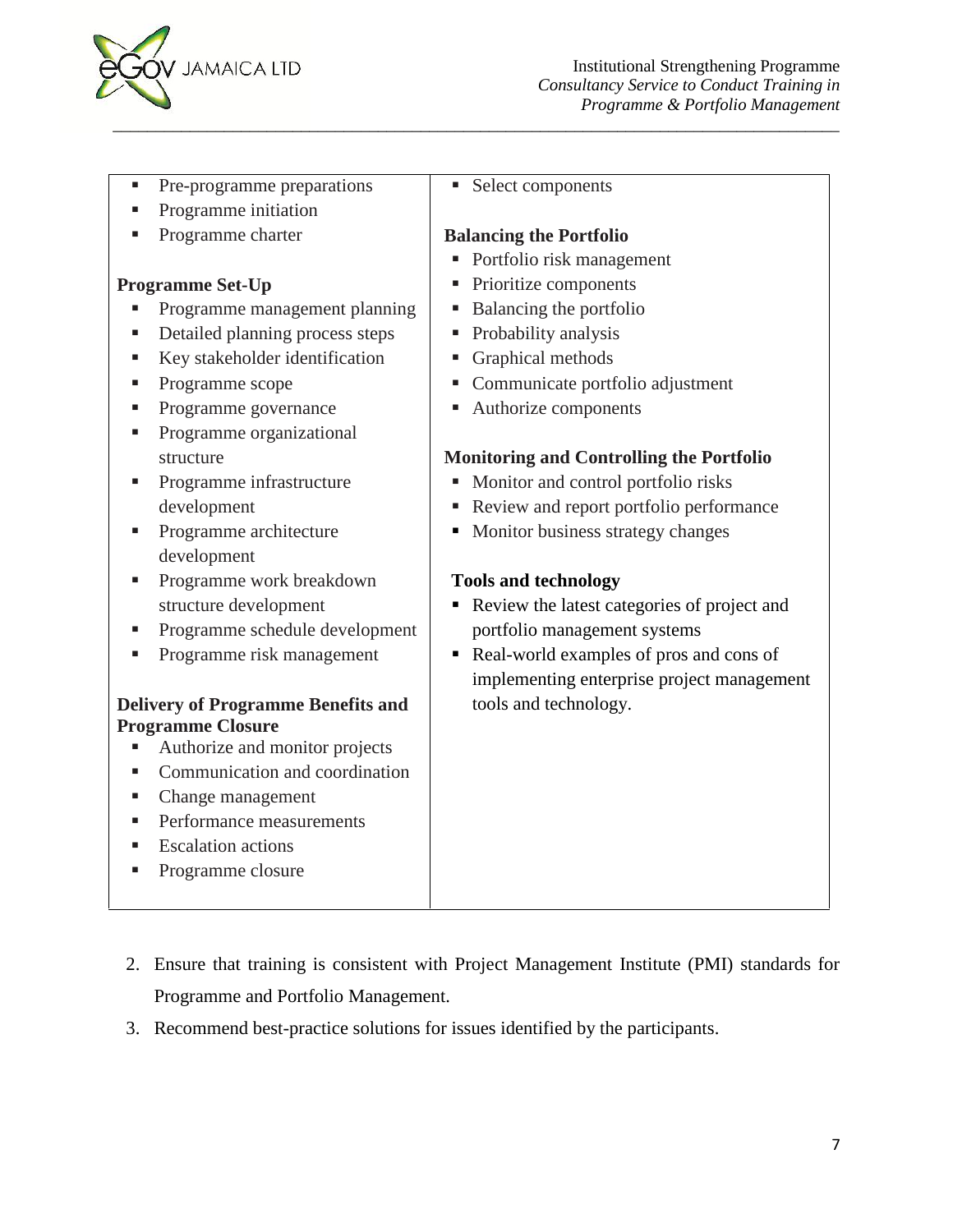

#### **4. METHODOLOGY**

The Consultant is expected to use accepted and proven methodologies for carrying out the assignment. The Consultant should prepare a detailed methodology and work plan indicating how the objectives of the assignment will be achieved.

The work plan submitted should be aided by a Work Breakdown Schedule showing the allocation of time to each of the key components of the project. Detailed scheduling should be provided to support the methodology outlined.

#### **5. COORDINATION/REPORTING RELATIONSHIP**

The Consultants will report to and operate under the supervision of the Senior Director, Programme Management Division.

The director will be supported by the PMO and a Steering Committee, who will co-ordinate the review and approval of the documents prepared by the Consultant. The Steering Committee will have responsibility for the review and sign off on key deliverables as listed in section 6.

#### **6. DELIVERABLES**

The deliverables under this consultancy are as specified in the table below. All documents submitted must conform to the following minimum standards:

- 1. Use language appropriate for a non-technical audience;
- 2. Be comprehensive, properly formatted and well presented;
- 3. Provide justifications for all assumptions.

The Senior Director, Programme Management Division will work with the consultant to schedule the course(s).

The consultant will conduct the course on the agreed dates for the identified target audience, and will provide each participant with a printed copy of the training material along with a copy for the eGovJa Information Resource Center.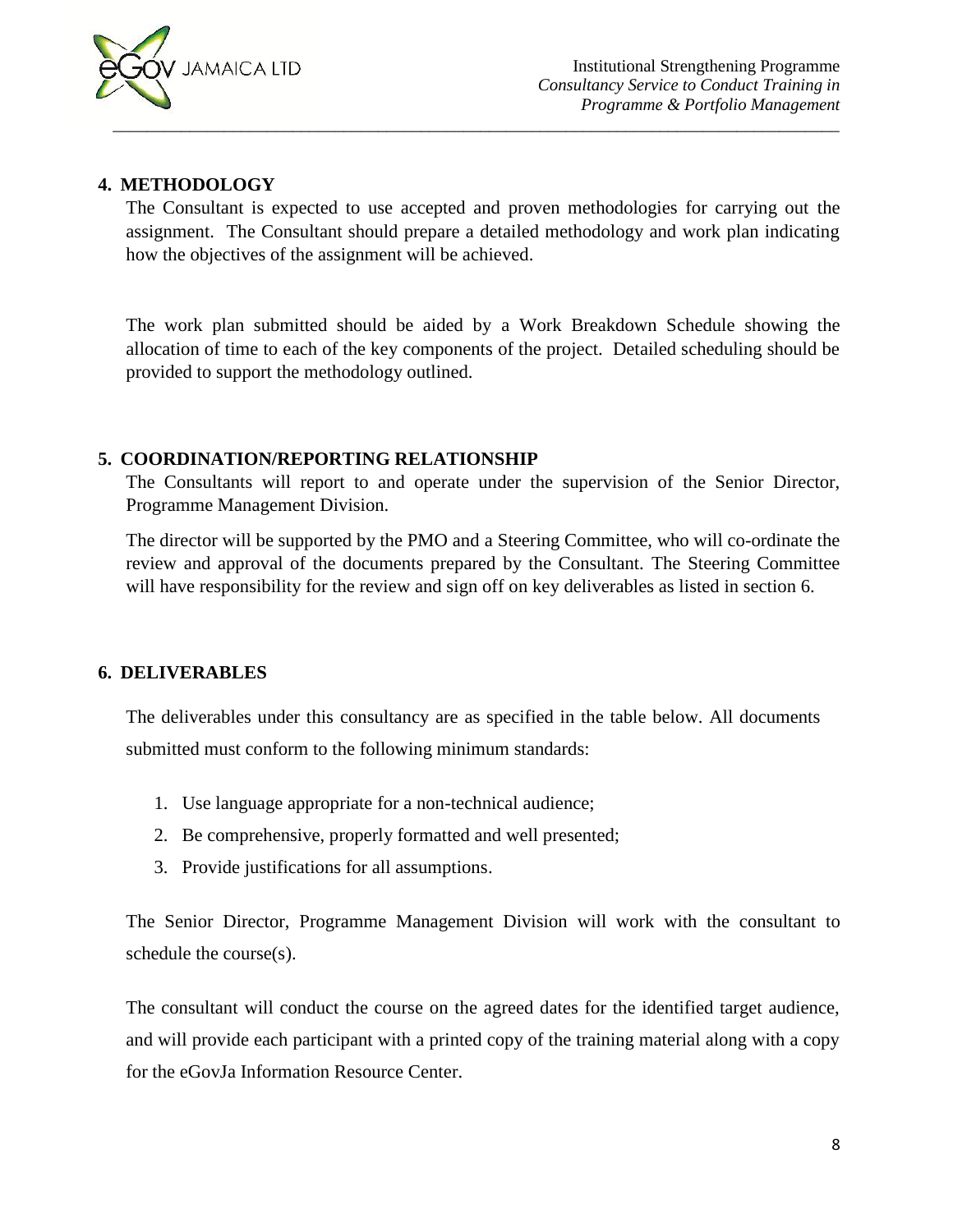

The key deliverables under this consultancy are as specified in the table below.

*\_\_\_\_\_\_\_\_\_\_\_\_\_\_\_\_\_\_\_\_\_\_\_\_\_\_\_\_\_\_\_\_\_\_\_\_\_\_\_\_\_\_\_\_\_\_\_\_\_\_\_\_\_\_\_\_\_\_\_\_\_\_\_\_\_\_\_\_\_\_\_\_\_\_\_\_\_\_\_\_\_\_\_\_\_*

| <b>Key Deliverables</b>       | <b>Performance Standard</b>                                                                                                                                                                                                                                                                                                                                                                                                                                                                                                                                                                                                                                                                                                                                                                                                                                                                                                                                                                           | Percentage $(\% )$ |
|-------------------------------|-------------------------------------------------------------------------------------------------------------------------------------------------------------------------------------------------------------------------------------------------------------------------------------------------------------------------------------------------------------------------------------------------------------------------------------------------------------------------------------------------------------------------------------------------------------------------------------------------------------------------------------------------------------------------------------------------------------------------------------------------------------------------------------------------------------------------------------------------------------------------------------------------------------------------------------------------------------------------------------------------------|--------------------|
| 1.<br>Work plan               | The Work plan is the operational document for the<br>consultancy and is used to determine the required inputs<br>for the development and delivery of the output of the<br>consultancy. The Work plan is to be submitted with<br>proposal and to include broad implementation strategy,<br>activities, projected beginning and end times for major<br>activities.                                                                                                                                                                                                                                                                                                                                                                                                                                                                                                                                                                                                                                      | 15                 |
| <b>Training Plan</b><br>2.    | Training plan to be submitted with proposal and must<br>include:<br>Detailed course outlines addressing the objectives<br>stated in the Scope of Work, and certification<br>curriculum<br>The entrance and exit competencies<br>$\blacksquare$<br>The<br>time-frame<br>for<br>achieving/covering<br>the<br>$\blacksquare$<br>competencies<br>The number of teaching hours (not including breaks)<br>and session options<br>Optimal class size<br>The training approach and methodology which will<br>$\blacksquare$<br>be used<br>Who is responsible for the delivery of training to<br>deliver each exit competency<br>The student evaluation/assessment methodology<br>Description of training material which will be<br>provided, including the medium and rights and<br>restrictions for the use of the training material.<br>Samples must also be included.<br>Any other specific requirements to be met in<br>$\blacksquare$<br>accordance with the particular training contract in<br>question | 25                 |
| 3.<br>Delivery of<br>training | Must include:<br>Learning objectives for each course<br>Duration of each course<br>Manual/documentation - printed<br>(and<br>electronic<br>where applicable) copies of the training material – one<br>for each participant and one for the eGovJa<br><b>Information Resource Center</b><br>Teaching aids                                                                                                                                                                                                                                                                                                                                                                                                                                                                                                                                                                                                                                                                                              | 50                 |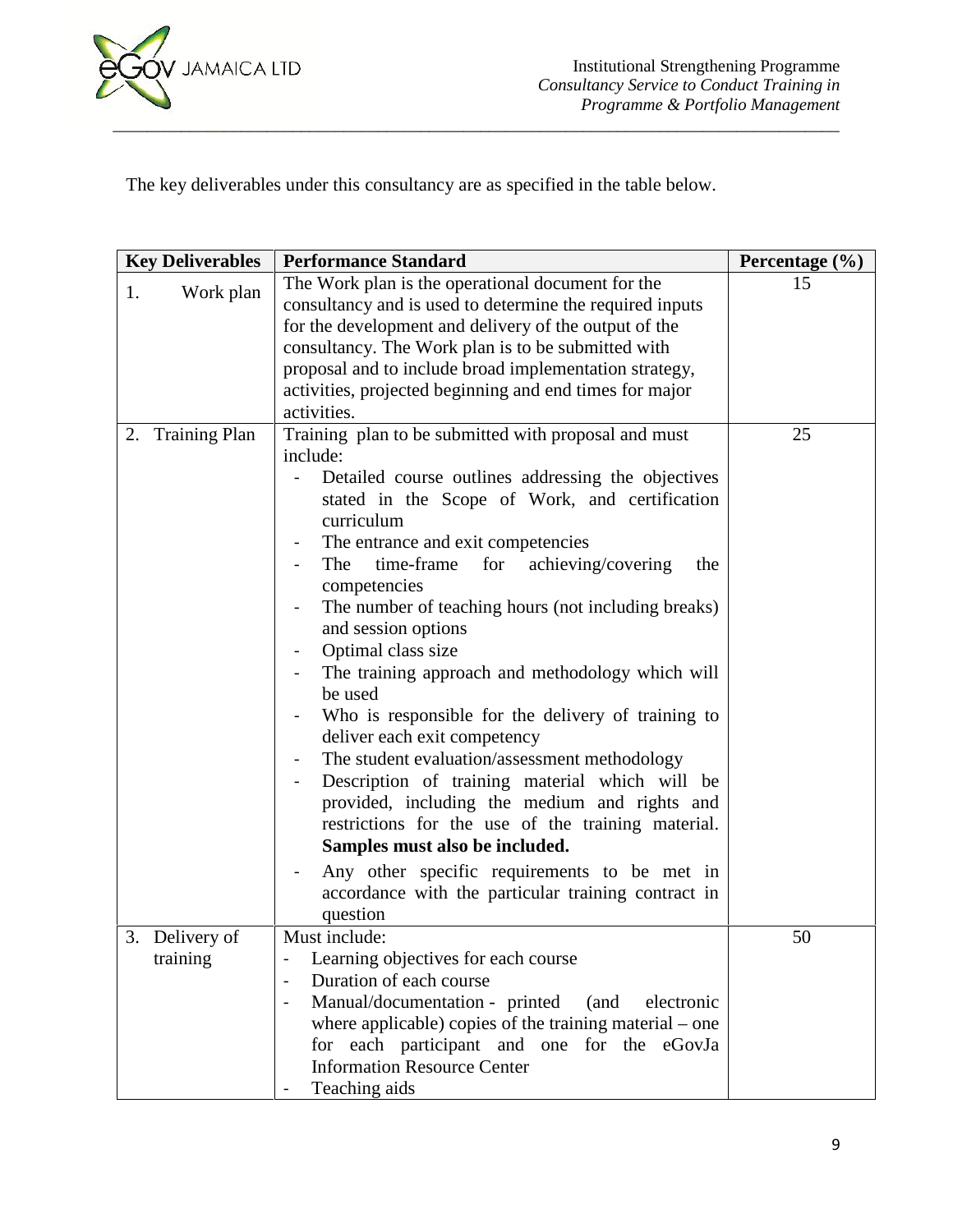

| <b>Key Deliverables</b> | <b>Performance Standard</b>                                                    | Percentage $(\% )$ |
|-------------------------|--------------------------------------------------------------------------------|--------------------|
|                         | Delivery of courses on the agreed dates for the                                |                    |
|                         | identified target audience                                                     |                    |
|                         | Provision of course participation certificates                                 |                    |
| 4. Training             | This report should contain but not be limited to:                              | 10                 |
| Evaluation              | A brief overview of the report with an emphasis on<br>$\overline{\phantom{a}}$ |                    |
| Report                  | the most important points.                                                     |                    |
|                         | Background information on the training program, the                            |                    |
|                         | objectives and the questions it seeks to answer.                               |                    |
|                         | Overview of evaluation results and key issues                                  |                    |
|                         | identified                                                                     |                    |
|                         | Discussion on the key findings with references to the<br>$\sim$                |                    |
|                         | collected data.                                                                |                    |

*\_\_\_\_\_\_\_\_\_\_\_\_\_\_\_\_\_\_\_\_\_\_\_\_\_\_\_\_\_\_\_\_\_\_\_\_\_\_\_\_\_\_\_\_\_\_\_\_\_\_\_\_\_\_\_\_\_\_\_\_\_\_\_\_\_\_\_\_\_\_\_\_\_\_\_\_\_\_\_\_\_\_\_\_\_*

At the end of each course, participants will be asked to complete eGovJa's training evaluation forms.

#### *6.1 "Sign-off" Procedure*

The Steering Committee will work with the Consultant to ensure the deliverables align with the objective of this assignment. It is also expected that the Consultant will present the deliverables to the Steering Committee.

#### *6.2 Variations*

All proposed changes to the work plan and deliverables must be discussed with the Project Sponsor, and where necessary will be submitted for approval to the Steering Committee.

#### *6.3 Schedule of Payment*

Payments for the services will be specified in the Contract.

# **7. QUALIFICATION AND TECHNICAL EXPERTISE REQUIRED**

# **1.1. The Consulting Firm**

The Consulting firm should have the following minimum qualifications and demonstrate the following competencies: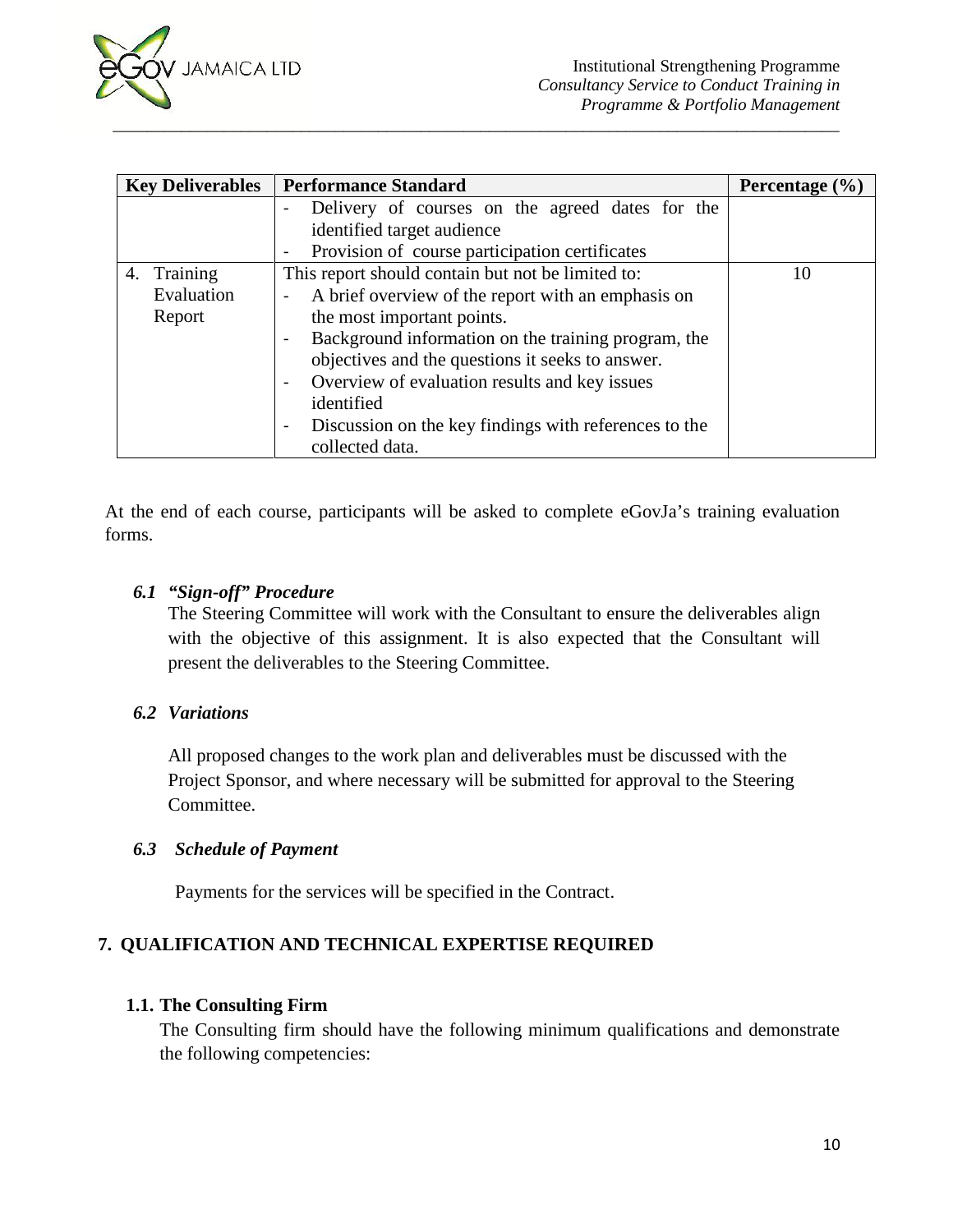

a)At least 8 years' experience in working with large organizations to deliver on similar scope.

*\_\_\_\_\_\_\_\_\_\_\_\_\_\_\_\_\_\_\_\_\_\_\_\_\_\_\_\_\_\_\_\_\_\_\_\_\_\_\_\_\_\_\_\_\_\_\_\_\_\_\_\_\_\_\_\_\_\_\_\_\_\_\_\_\_\_\_\_\_\_\_\_\_\_\_\_\_\_\_\_\_\_\_\_\_*

- b)Should be able to provide evidence of the validity of experience and qualification, including work done for an IT organization.
- c)Must be accredited to deliver training at the requisite level.
- d)The Consultant will meet the minimum score of 70% in relation to the criteria listed in the Appendix.
- e) Certified instructor in delivery of training to adults, from a recognized institution.

#### **1.2. Key Skills/ Qualifications**

Of key interest to the GOJ are the key instructor(s) assigned by the Consulting firm to the Project. Specific attention will be paid to the depth of expertise of these individuals and their presence and communication capabilities. The key instructors should have the following minimum qualifications and demonstrate the following competencies

- a. Professional Certification in Programme Management and Portfolio Management.
- b. Certified instructor in delivery of training to adults, from a recognized institution.
- c. Practitioners of Programme Management and Portfolio Management with at least 5 years relevant experience and demonstrated competence.
- d. Experience in Programme Management and Portfolio Management in Government is desired.
- e. Ability to translate theory, and to tailor, implement and embed best practices.

A primary and secondary resource should be identified to ensure project continuity if required.

#### **8. CHARACTERISTICS OF THE CONSULTANCY**

| Type of Consultancy: | <b>Consulting Firm</b>          |
|----------------------|---------------------------------|
| Duration of Contract | 3 months (non-consecutive days) |
| Place of Work:       | Jamaica                         |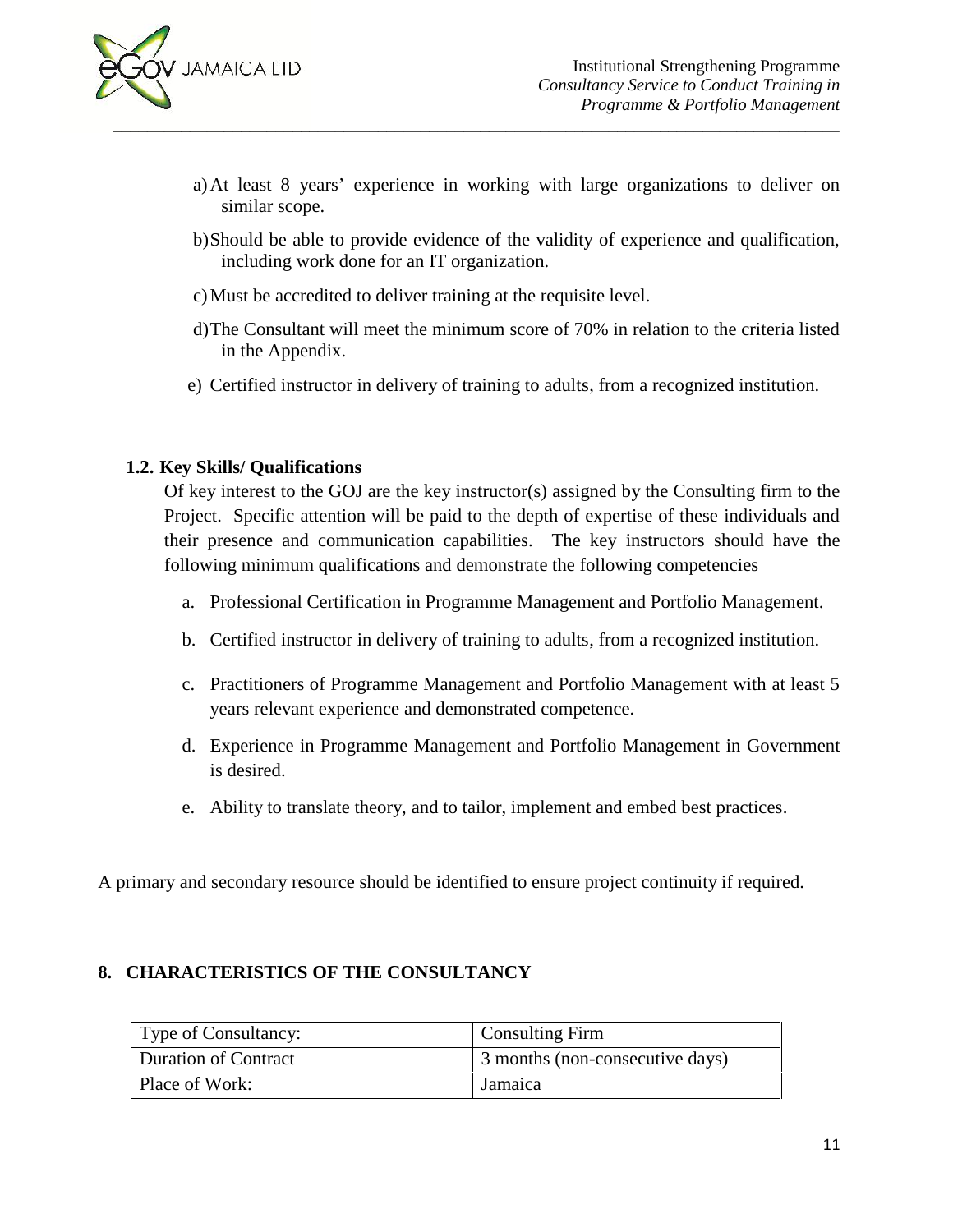

| Type of Contract:                                                                  | <b>Fixed Price Contract</b> |  |  |  |
|------------------------------------------------------------------------------------|-----------------------------|--|--|--|
| Payment Responsibility:                                                            | MOFP Project Office         |  |  |  |
| NB: The contract amount includes all costs related to undertaking the consultancy. |                             |  |  |  |